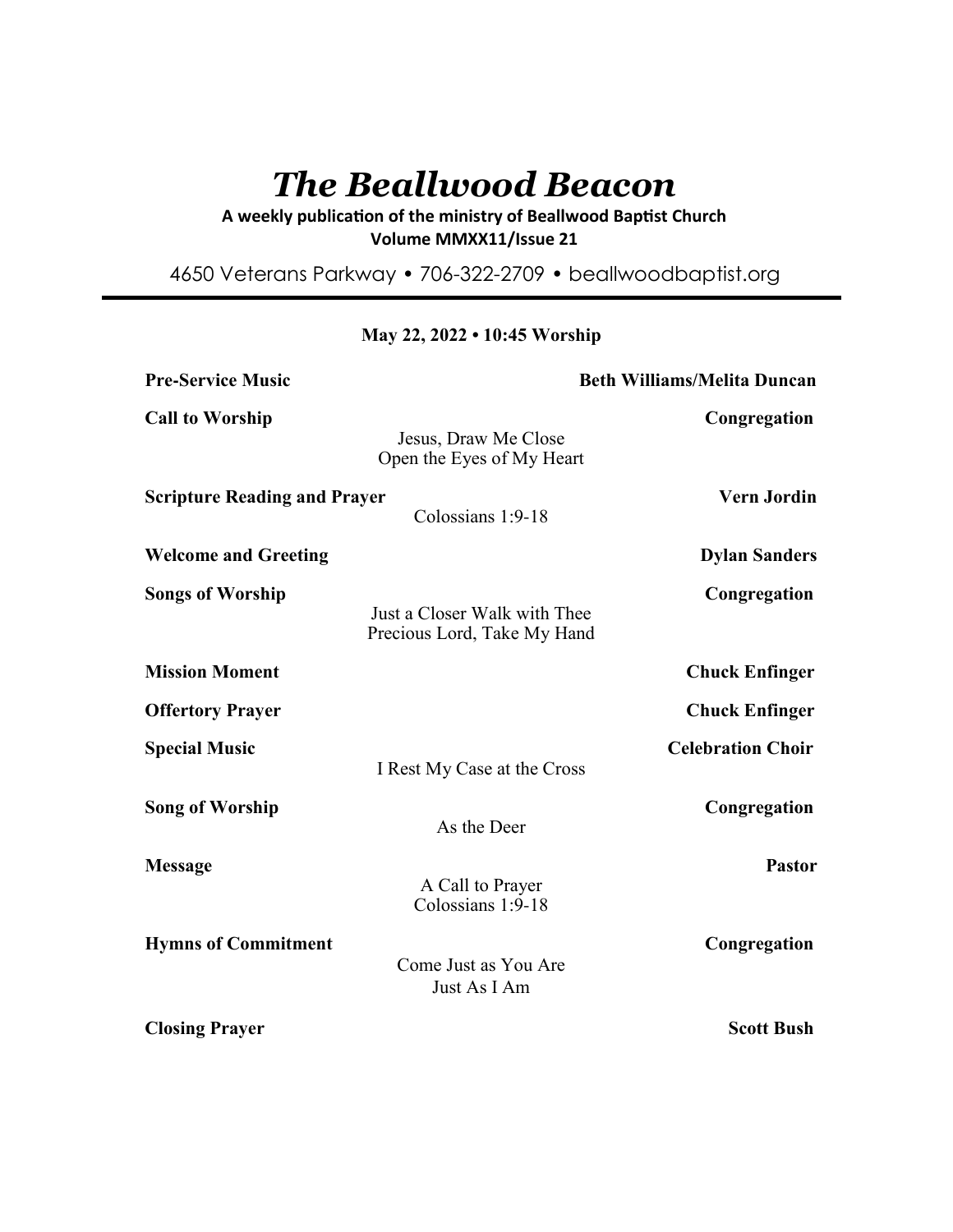#### **Ministerial Staff:**

**Billy F. Duncan** *Senior Pastor*  706-718-2260

### **Dylan Sanders**

Associate Pastor Family/Student Ministry 706-773-5772

**Scott Bush**  Interim Music Minister

**Vern Jordin** *Minister to Sr. Adults 706-615-5212* 

# **Jason Chuong**

*Vietnamese Mission Pastor* 

**Amy Miles** *Preschool/Children's Director* 

> **For the Record:**  May 15, 2022

### **5/15/22 Bible Study**

SS Enrolled: 232 Attendance: 117 Visitors: 15

### **Financial Statistics**

2022 Monthly Budget Needs: \$52,536.66

May: General Offering: \$36,791.43

General Offering: May 15: \$8,429.67

2022 Giving to Capital Improvements Fund: \$1,600.00

# *From the Pastor's Heart*

 Today, I will preach on "A Call to Prayer." As the deacons and I have talked over the last few weeks, we have concluded that it is increasingly important for our church family to pray and seek God's face. We are about to enter some of the most crucial times for our church. I will be sharing a timeline this morning that will help us understand the times in which we are living. I don't know of anything that is more pressing than for us to prepare for the next twelve to eighteen months. So we are calling on the church family to come together at every opportunity to pray together and seek the face of the Lord. We will pray for the church on Sunday mornings during worship and on Wednesday nights. Additionally, we will make concerted efforts to pray and seek the face of the Lord.

 As we all move toward the summer months, I want the church family to know that it is the sincere commitment of Melita and me to do everything we can to assist the church in preparing for her future and setting the table for success. We have many projects to work on which are designed to strengthen the church and prepare for 2023. This is why the "Call to Prayer" is so critical. Prayer is our greatest preparation challenge. We can meet, plan, prepare, work, and do many things in our own energy and power, but always with disappointing results. What is needed is God's mighty power. The greatest preparation that we can make is to pray and then pray some more. James said in the epistle of James, "You have not because you ask not…" May we all be faithful to pray for each other.

 Vacation Bible School will be June 6-10 at 5:00 each evening. May I make an appeal to our church family to make every effort to have your children and grandchildren present. This is going to be a great week as we discover "Jesus from Eternity past to Eternity Future." We will be looking at the life of Jesus and how He can change our life. This study is critical for our children. Never have we needed to preach, teach, share, and present Jesus to our culture as we do today. Jesus is the only answer to life's greatest needs. Our greatest need is to be forgiven and restored. So let's all be prepared for a great week of Vacation Bible School.

 May the Lord bless and keep you in His Word and in His will. Let us all faithfully follow Jesus this week as He leads us to love people, confront culture, and seek to be transformed by the renewing of our minds.

Brother Billy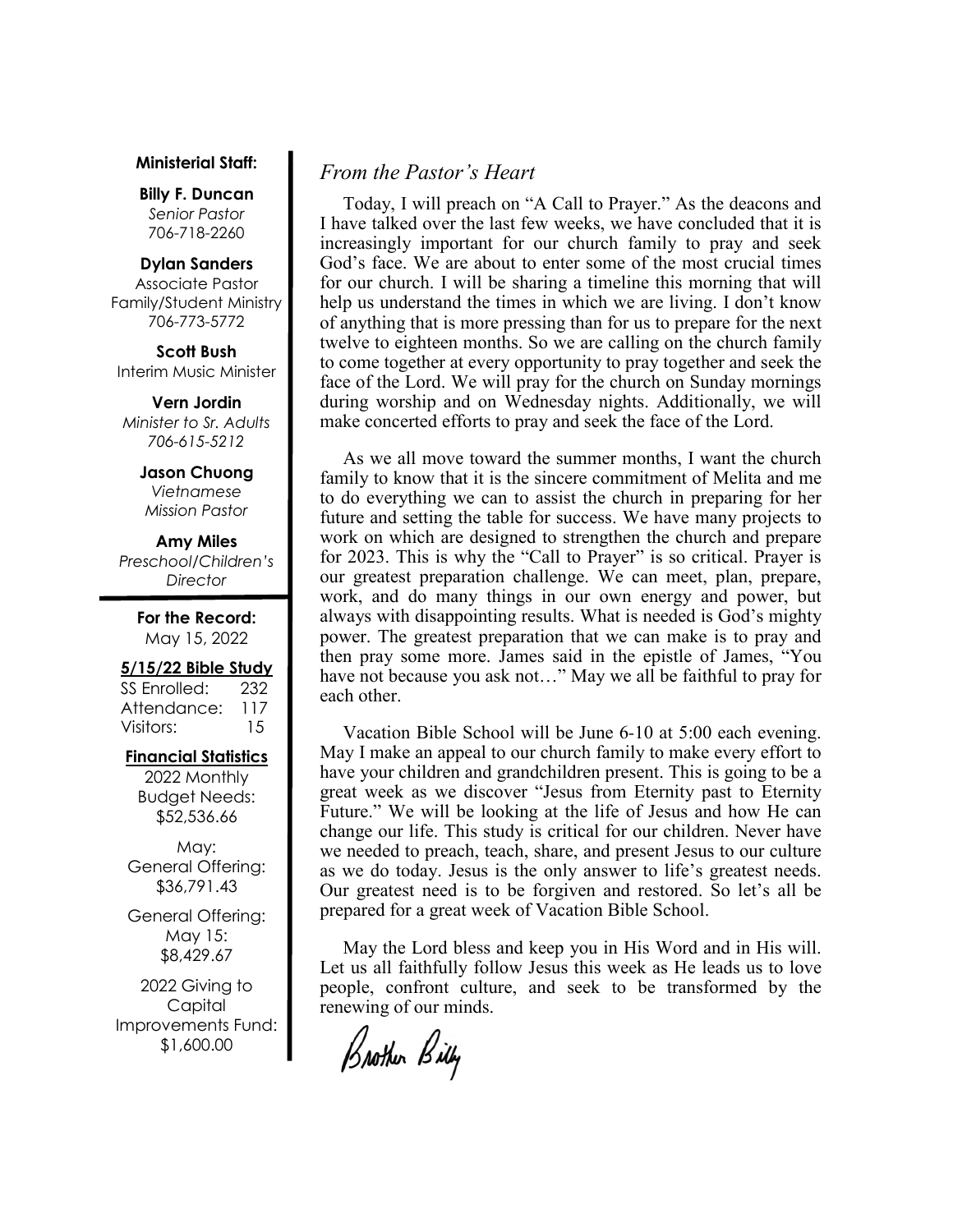**Sunday, May 22 Schedule**

9:30 a.m. Bible Study

10:45 a.m. Morning Worship Livestreamed on facebook.com/ beallwoodbaptist, beallwoodbaptist.org/watch, or youtube.com/beallwoodbc.

No p.m. activities

# **May 22 Beallwood in Action**

Deacon of the Week: Chuck Enfinger

S.S. Greeters: Chuck Enfinger, Tommy Miles

Ushers: Tommy Miles, Jim Story, Tommy Williams

Sound/Media: Dylan Achtziger, Dee Williams

Childcare Babies/Toddlers: Teresa Farmer, Abbie Woodall 3's-K: Avery Taylor, Jared Woodall

> Monday Counters: Jerry Duke, Bill Phelps

### **Student Ministry**

Core Theology Study Monday, May 23, 4:30 p.m.

Youth Midweek Wednesday, May 25, 6:00 p.m.

### **Wednesday, May 25 Schedule**

6:00 p.m. Prayer Meeting, Youth 6:50 p.m. Choir Rehearsal

### **Memorial Day**

The office will be closed on Monday, May 30 in observance of Memorial Day.

### **2022 Altar Flowers Ministry**

Today the altar flowers are placed by Larry and Kandi Plinske in loving memory of Lewis and Addie Thomason on their birthdays.

The sign-up list for 2022 is posted on the main bulletin board for you to reserve your special dates.

Remaining 2022 dates available: July 10, 17, and 31, August 7, 21, and 28, September 4 and 11 October 2, 9, 16, 23, and 30 November 6, 13, and 20 December 4, 11, and 25 Cost: \$76

### **Vacation Bible School June 6-10**

VBS Canvassing and Prayer Time May 25, 6:00 p.m. (sanctuary) June 1, 6:00 p.m. (sanctuary)

Leadership Team Tuesday, May 31, 5:30 p.m. (office complex)

### **Senior Adult Ministry**

Sr. Adult Fall Trip October 20-22 Mishkan Museum of the Tabernacle and Bellingrath Gardens, Mobile AL Conference Speaker: Matt Sachitano

If you are interested in this overnight trip to Mobile Alabama, please sign up with Margie Pratt, Connie Roberts, or Bro. Vern no later than May 31.

> **Men's Prayer Group** Saturday, June 4, 6:00 a.m.